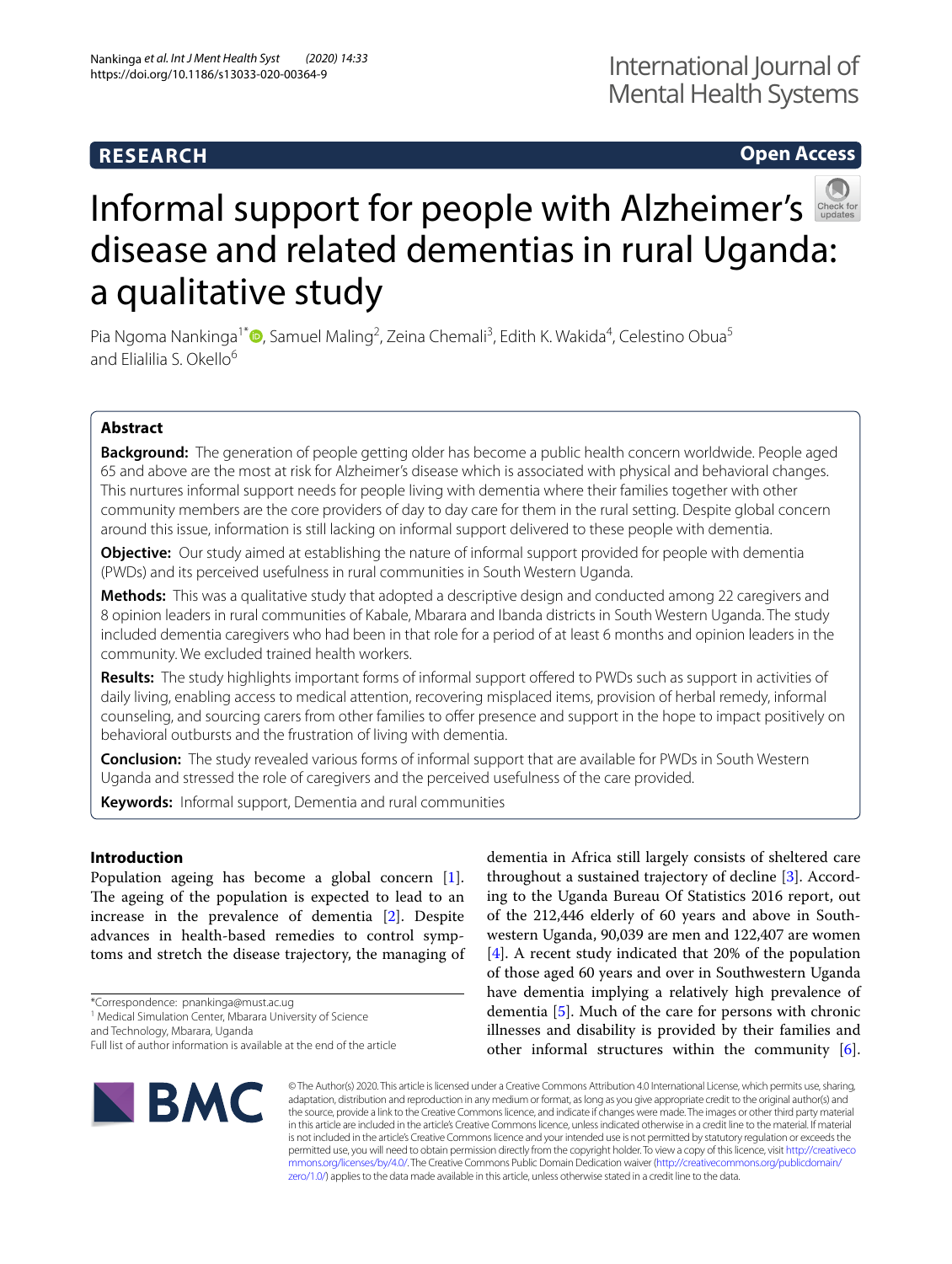Alzheimer's disease is the most common type of dementia and accounts for 60–70% of cases [[7\]](#page-10-6). Early in the disease with insight still intact, it can be very frustrating for the person with Alzheimer's disease or other dementias as they experience changes in their abilities. Feelings of losing control and increased frustration combined with the physical changes of aging may cause the person to have low frustration tolerance with emotional outbursts [[8\]](#page-10-7).

Mental health services have not been fully established and recognized by the general inhabitants in developing countries and therefore a pronounced number of people with dementia and the caregivers utilize other options of services such as psychosocial and spiritual support from families and communities  $[9]$  $[9]$ . The socio-cultural environment or view of dementia care in Sub-Saharan African locales is infuenced by the customs and attitude of people including those taking care of people with dementia. In numerous parts of Nigeria for example, indicators of hallucination and delusion in the perspective of dementia may be interpreted as spiritual. Such beliefs together with the prevailing intergenerational living arrangement in many African societies averts a big number of people with dementia from presenting for treatment at health care facilities and families resort to taking care of the people with dementia in their homes until their behavior becomes too difficult to cope  $[10]$  $[10]$ .

According to Omugurusi Festo Karwemera's narration on Voice of Kigezi in 2015 on the program "Kankuganire" about the care of people with dementia in Uganda, Kigezi culture. Karwemera states that "okyizongozya abanyu warutsya, abagurusi bashandaga obutaka, ohumura. Oyeba nkekirooto, ohingura". This translates into "after shaking out all your people's efort to take care of you, the old men cut the soil and you rest". This means that the caregivers and family members of people with dementia that provided informal support to the elders found it burdensome and time-consuming and as the person grew older, they found ways of gradually watching them to their last breath. This is similar to the historical norm among the Karamojong ethnic group in the North east of Uganda whose main livelihood activity was herding livestock. The younger family members took care of the elderly inclusive of those with dementia in their homes. At a later stage, the younger family members left the elderly in the homesteads as they left for cattle grazing and never returned to the home and moved far away where they settled in new homes. This kept the elderly isolated as they gradually met their demise.

This explains the African historical practice when taking care of people with dementia. This practice resorting to get rid of the pressing needs of an aging person stems from the lack of education and training in basic skills on how to care for people with dementia in the rural communities of south western Uganda. Based on this culture, the aged including those with dementia, were given home care by the young ones in the family who provided them direct support in the family and lived with them at

all times. With new changes in the socio-economic patterns and with children leaving to urban settings to earn a living, the elderly and PWDs are left in the care of the sons and daughters-in-law and grandchildren who may not provide adequate care for many reasons [[11\]](#page-10-10). With that background, our study set out to explore the nature of informal support provided to people with dementia in rural communities in Southwestern Uganda.

## **Method**

## **Study population**

The research was conducted in three districts in southwestern Uganda. Study participants were dementia caregivers and opinion leaders in the community. In this study, a caregiver was defned as a family member or relative who rendered assistance to a PWD while living with them and had been in that role for a period of at least 6 months. Given our study's focus, opinion leaders were selected because they are indirectly involved in supporting people with dementia and their opinions are highly valued in the community.

The study was conducted in Mbarara, Kabale and Ibanda districts. The study involved 30 participants, 22 were caregivers and 8 were opinion leaders. 11 of them were male and 19 were female who ranged between the age of 20 and 78 years. Opinion leaders were catechists, local councilors, herbalists, and a pastor. 28 participants practiced farming for a living, one was a constructor and one was a professional teacher. The study excluded trained health workers in the community and individuals younger than 18 years of age.

## **Study design and sampling procedure**

The study was community based and adopted a qualitative descriptive design. In the frst stage, three districts were selected purposively out of the sixteen districts in southwestern Uganda as Mbarara and Kabale have the highest population in Southwestern Uganda. According to Wikipedia, Kabale has a population of 528,231 and Mbarara has 472,629 people as of the 2014 population census and this is high as compared to other districts in south western Uganda. In the second stage, one sub-county was randomly selected from a list of all sub-counties in each of the three districts. In the third stage, one parish was randomly selected from each of the selected sub-counties. In each parish, we went door to door recruiting caregivers using lists of families of people suspected to have dementia and opinion leaders in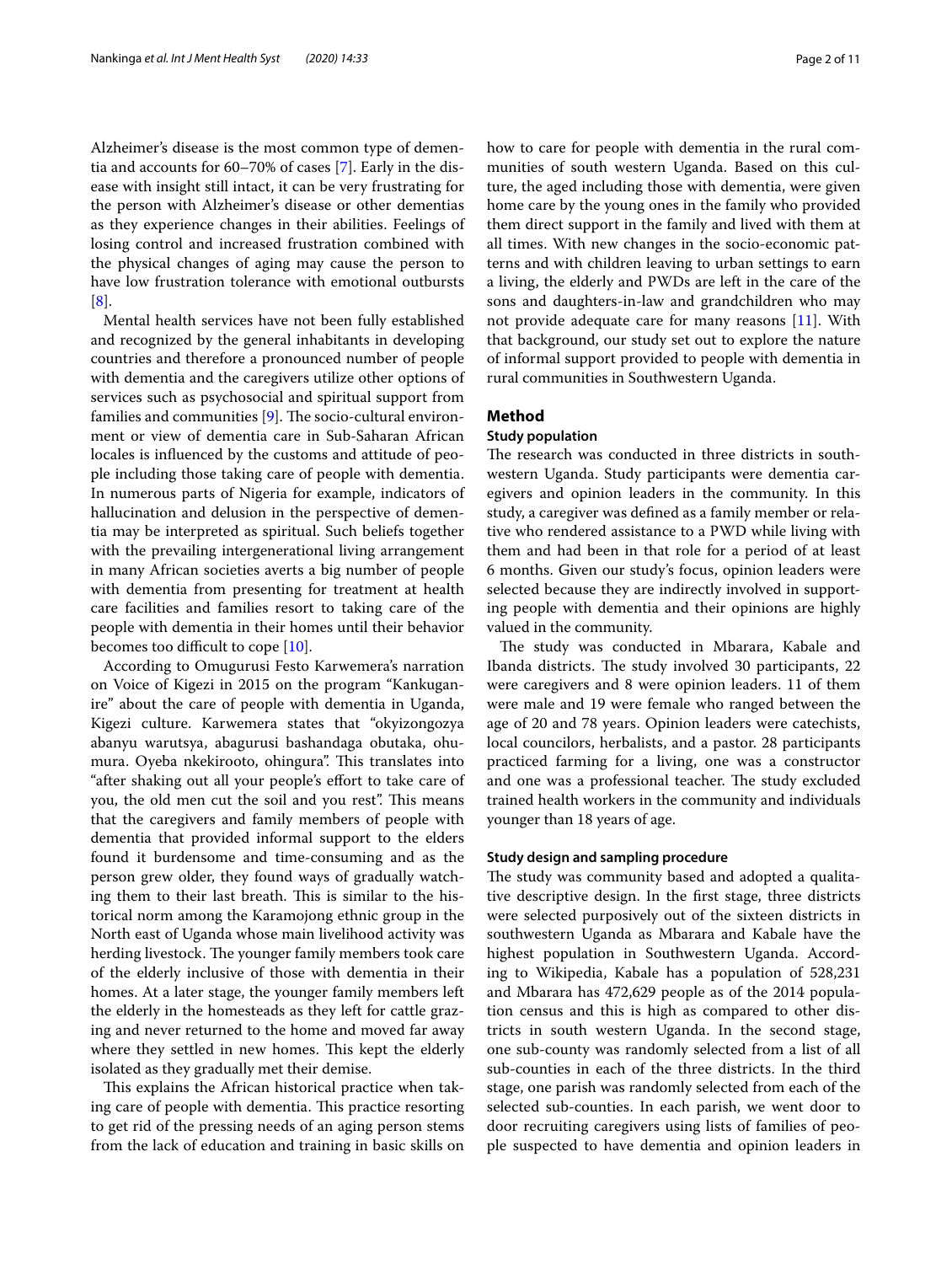the community and these lists were provided by the Village Health Team members. All consented participants accepted to participate in the study. The point of saturation in the parish determined sample size.

## **Data collection tools**

The study used interview guides. These were developed basing on the customs and culture in taking care of the elderly especially those with dementia in the rural setting. The questions in the interview guide were also based on literature. Data was collected using an audio recorder to capture the respondents' answers. Some notes were written down to back up the audios.

## **Data collection procedure**

The research team used gatekeepers from the community such as local leaders who introduced the research team to Village Health Team members (VHTs). The VHTs took the research team to homes where the people suspected to have dementia lived. Caregivers of elders confrmed to have memory loss, screened using the Brief Community Screening Interview for Dementia (CSI-D), consented with written consent and the interview guide was administered. The data from caregivers was collected using an in depth interview where responses of participants were recorded using an audio recorder and written notes to back up the recorded data. The interview guide contained questions assessing informal support provided and the perceived usefulness of the informal support provided to people with dementia. Opinion leaders defned as people whose ideas are highly valued in the community were also consented and interviewed individually using a key informant guide. The interview guides were both in English and Runyankole (see Appendices [1,](#page-8-0) [2](#page-8-1), [3](#page-9-0) & [4](#page-9-1)).

## **Data analysis**

Our aim was to establish the nature of informal support provided for people with dementia (PWDs) and the perceived usefulness of this support in rural communities in South Western Uganda.

Data collected from interviews was translated and transcribed. The transcription was checked against the audio for mistakes and ready for analysis. Data was grouped matching the research questions with the respondents' replies and analyzed using thematic analysis approach. Overarching themes emerged from various collected sub themes specifcally related to respondents' answers.

## **Quality control**

Researchers were paired. This allowed one researcher to lead the interview and record while the other researcher was taking additional notes and charting comments. Research assistants for this study were graduates in social sciences (community planning and development) and were experienced in data collection. They were trained on the design tools with the satisfactory conduction of the interview guides.

At the end of each day of data collection, there was a review with the research team to check for the completeness of the interviews. The design tools were translated into the local language (Runyankole-Rukiga) to cater for those who preferred to be interviewed in those languages. Audio recording tapes were checked before use. The research team listened to the tapes. The research team got feedback with evaluation and monitoring on a daily basis to ensure high quality feld research.

## **Ethical consideration**

An administrative clearance was obtained from the Chief Administrative Offices of each district where the study was conducted, allowing the research team to carry out the research in the communities. The Research Ethics Committee of Mbarara University of Science and Technology and the Uganda National Council of Science and Technology (clearance number SS 4852) approved the study. Informed consent was obtained from participants and consent for people with dementia who could not provide informed consent due to cognitive difficulties, informed consent to participate in screening was obtained from their caregivers who assented both verbally and in writing. PWDs that forgot responses to consent were known to have low capability to consent and thus their caregivers provided assent. Codes were used instead of using the participants' names as a way of maintaining confdentiality. Participants were assured private spaces to meet for the interview and to record their responses.

## **Results**

## **Socio‑demographic characteristics of participants**

The study involved 30 participants, 22 were caregivers and 8 were opinion leaders.

The participants' ages ranged between 20 and 78 years, with 11 males and 19 females. Opinion leaders were catechists, local councilors, herbalists, and a pastor. 28 participants practiced farming for a living, one was a builder and one was a teacher.

## **Study fndings**

Two major themes emerged: (1) Informal support were available to  $PWDs$  and  $(2)$  The perceived usefulness of the support.

## **Theme 1: Informal support provided in the homes**

This theme emerged from eleven categories namely, supporting and reminding of activities of daily living,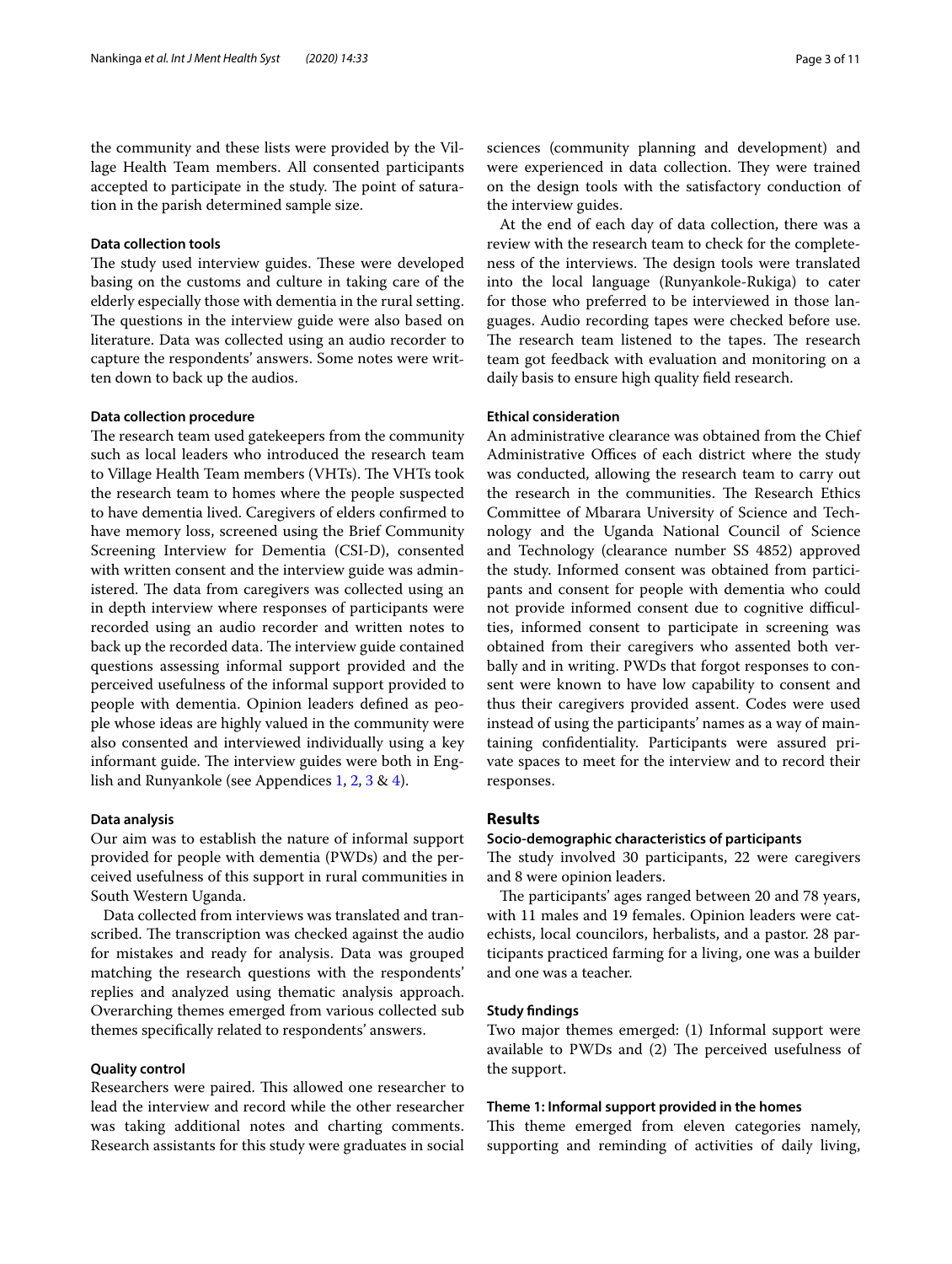reminding PWDs to attend social and family activities, creating a socially connected environment, enabling accessibility to medical care, assisting with occupational activities, recovering misplaced items, informal counseling and guidance, spiritual nourishing, providing of herbal remedy, looking for fnancial support and sourcing carers from other families.

## **Supporting and reminding of activities of daily living**

Caregivers explained that they supported PWDs by reminding them of the day to day activities. Most of the participants talked about cooking for them, bathing them, reminding them to take their medicine, washing their clothing and dressing. This was evidenced in the statements below;

*"I bring for him food to eat, bring him a jug of water to use for bathing and also collect his clothing for washing. I have to keep him safe and also remind him of something should he forget."*

*"I help fasten buttons for him or if he wears a shirt inside-out, I help him wear it the right way."*

*"I'm the one who cooks for him… I do his laundry,*  lay his bed and also cook for him food. Things like *that."*

And also helped them to search for misplaced items leading at time the caregivers to donate the replacement for the lost items. The caregivers also described that they reminded the PWDs to stay away from the sun as PWDs sat outside and forgot to move to shaded areas for protection from noxious sun rays and dehydration. This is evident in the statement below;

*"..I remind her when she forgets, when she misplaces something I tell her to take her time to search for it this helps her to fnd what she is looking for and even help her search for it or even at times I give her my own to stuf to use if she totally fails to get hers."*

## **Reminding them to attend social and family activities**

Participants explained that they reminded PWDs to attend social activities since they forgot to do so. Whenever there was a social activity and gathering, the caregivers would go with PWDs and attend with them burials of deceased relatives, wedding parties, church services, going to the market as they forgot the market days. This was expressed as below;

*"…if there is a party amongst the family. I tell him that today is the day of the party and he should go attend it…"*

*"Another thing that I usually do for him is reminding him on the days of the market…"*

*".. She usually forgets by the next morning what was agreed on a day before…especially the days of the savings groups. I usually remind her of those days when meetings are held. She can never remember them…"*

## **Creating a less isolated environment**

The caregivers talked about keeping company for PWDs to decrease their isolation and the feeling of not being loved. The caregivers comforted them during that time because PWDs thought they were bewitched. Moreover, caregivers ensured that there were batteries in the radio as they often used radio broadcasting for prayers since churches were not easily accessible for PWDs. This is evidenced as below:

*"..as for church he no longer goes there that he has backache however he is always aware of Sundays because he listens to Radio Maria. He prays from the radio…"*

*"I normally buy him batteries that he uses to listen to the radio, buy…"*

## **Enabling accessibility of medical attention**

The caregivers also explained that they assisted the PWD to easily access medical attention by inviting health workers home whenever the PWDs were unable to go outside for their medical visits as well as escorting PWDs to the hospital and keeping their medical forms for easy reference to their medical history. Caregivers also helped reminding PWDs to take their medicine as quoted below:

*"..I also give her company by telling stories with her and also make sure she gets treatment when she is in need…"*

The participants also shared the experience of these people with having lost their way and end up taking different routes such as going to the hospital for medication and they divert. These are evidenced as below;

*"…For instance today I had to escort her to the health center because I knew if she went alone she would not make it and she would even disturb the health workers."*

*"…I always tell her how the drugs were prescribed to her. I remind her of the diferent schedules she is supposed to take them."*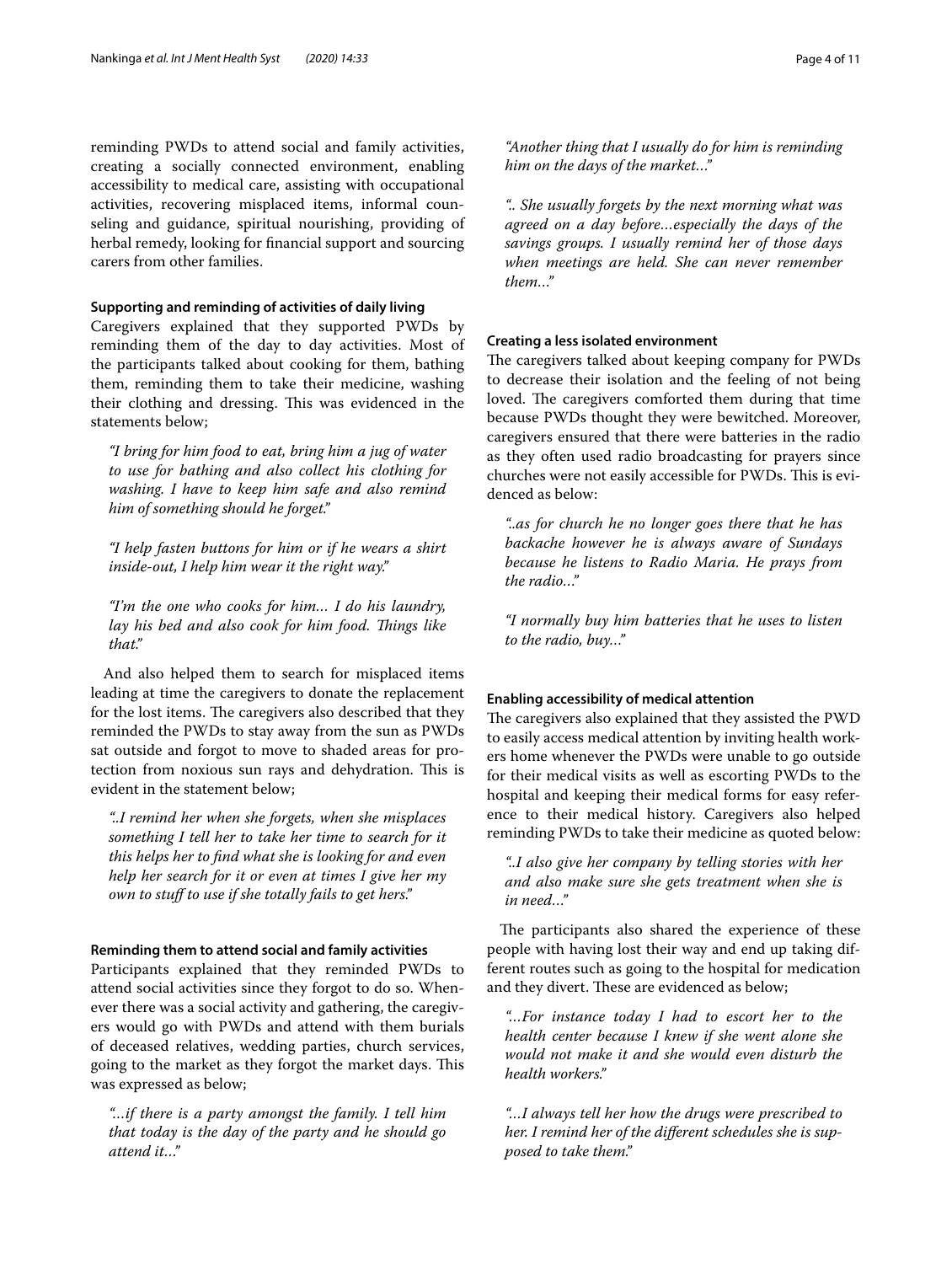The statements collected further showed that the caregivers invited health workers for to the homes of PWD for medical examinations when the PWDs were unable to go to hospital.

The caregivers also explained that the children of PWDs took the PWDs whenever they were sick. The caregivers of these people notifed the children who assisted in the transfer to the hospital for treatment. The caregivers also explained that they kept and supervised PWDs on taking medicine whenever they were sick to avoid mixing up the medications or taking accidental overdose.

*"…I always tell her how the drugs were prescribed to her. I remind her of the diferent schedules she is supposed to take them."*

#### **Assisting in occupational activities**

The caregivers described that PWDs could no longer carry themselves to the gardens or to the farms thus their caregivers assisted in taking the items of the PWDS to the market, growing food for them, harvested and left some harvest to feed on as evidenced in the following quote:

*"….he has land but he doesn't remember all of them. I am the one who goes there and takes care of the land so that (baby making noise) I grow crops and we get what to eat."*

#### **Recovering their misplaced items**

Caregivers explained that they assisted the PWDs recover the misplaced items due to forgetfulness as evidenced:

*".. when she misplaces something I tell her to take her time to search for it this helps her to fnd what she is looking for and even help her search for it or even at times I give her my own to stuf to use if she totally fails to get hers."*

They further explained that the grandchildren and neighbors also helped them search for the misplaced items

## **Informal counseling and guidance**

Church leaders explained that they kept an eye on PWDs in places of worship as they tended to act contrary to the scheduled programs during worship and they offered them counseling both in their homes and at church. This was evidenced as below:

## *"..I usually ofer them counseling because I notice them in their situation."*

They further explained that charismatic committees were in place and groups were trained on how to counsel and guide the PWDs as quoted below:

*"..we have charismatic at church where we are usually trained on counselling so when someone tells you about such a situation we try to counsel them so that they feel at home…"*

The church leaders also explained that there were ushering groups that assisted the PWDs whenever they went astray. These designated groups assisted them during prayers to keep orderly as expressed below:

*"..in our church we have ushers who always are on the look of making sure there is order in church and they usually help such aged people with dementia whenever they are confused and acting on the contrary."*

## **Spiritual nourishing**

The caregivers pointed out that that the church leaders provided spiritual nourishing as they visited PWDs to pray for them, preaching about their problem and bringing the holy Eucharist to their homes when they couldn't make it to church for prayers as evidenced below:

".... those ones do. The Charismatic usually comes to pray and pray for him. The religious leaders *also ofer him the Eucharist here at home. If he has enough energy, he gets to go to the church and pray."*

## **Providing herbal remedy**

The traditional healers and general herbalists explained that they provided the PWDs with specifc herbs to curb dementia. They stated that some herbs were used as salt baths and others were ingested. The traditional healers explained that before the herbs were given to the PWDs, words are whispered when the potion is mixed for the PWD to use as expressed below:

*"….I look for medicine that I give them and the other one is for bathing. That's my secret, when I prepare for them medicine it is up to me to tell you how to use it…. because there are some words I have to mention towards the medicine I give them."*

## **Finding fnancial support**

The caregivers identified children and grandchildren of the PWDs as their fnancial supporters. Most of them stated that PWDs' children always came to visit and left them with some money to buy basic needs and brought items such as bread, sugar, salt and soap as expressed below:

*"…. she has her brother who usually comes to check on her. He usually brings her some beans when it's the season or leaves her with some money to buy soap."*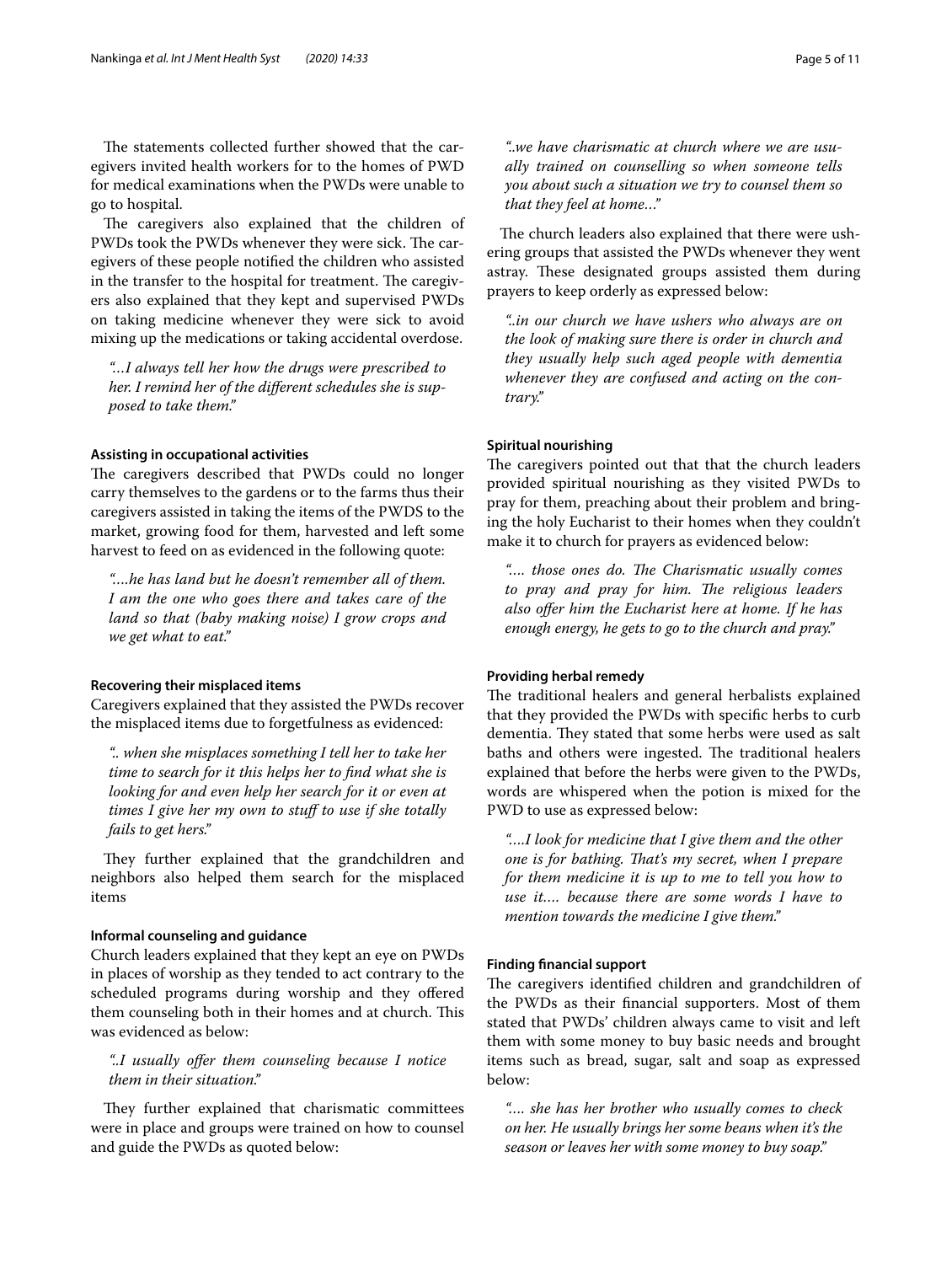## **Sourcing carers from other families**

The caregivers described that younger relatives, grandchildren and daughters-in law of the PWD, were sent to stay at home. The grandchildren also held conversations with the PWDs in their free time while at their homes so the PWDs did not feel isolated and less valued. These were evident in the following quotes:

*"..I also give her company by telling stories with her…. "*

*"…for example his sons and grandchildren… sending them for a plate in the house they may bring it especially (points at the grandson) that boy who stays with him in the house."*

## **Theme 2: Perceived usefulness of the support**

In relation to this theme, the categories included happiness and feeling loved, fulfllment, peace of mind, as well as relief and occupation.

## **Happiness and feeling loved**

The caregivers stated that whenever children of the PWDs visited them and supported them fnancially, PWDs felt happy, loved and cared for even when the children were not staying with them as one exclaimed;

*"I see him become happy for example when he sends him money for treatment he comes back smiling and happy saying "my son has remembered me."….."*

*"He becomes happy when he sees people look out for him, he doesn't get to sufer…"*

## **Fulfllment**

Caregivers described that whenever they provided PWDs with daily support in cooking for them, helping them dress appropriately, washing their clothing and preparing for them water for bathing among others, PWDs expressed fulfllment and they did not have to struggle with the undone and forgotten house chores

This is evident in the quote below:

*"He doesn't sufer with cooking or tilling the land because we are the ones that do it for him…"*

*"…he feels great in his life like when someone grows crops for you because you're unable to do so you feel good so he also feels good if he needs something and they bring it, life remains good…"*

A church leader explained that the PWDs expressed satisfaction as they stopped worrying. He also pointed out that they also guided their caregivers oh how to assist them in their homes and this counseling was helpful and yielded as evidenced in the quote below;

*"…it always takes time for such people to come back for assistance after ofering them counselling; so that helps."*

## **Peace of mind**

Caregivers pointed out that when they held conversations and shared experiences PWDs had peace of mind with less worry given that they had people they counted on in the home as evidenced below:

*"….as you know when someone grows old, she behaves like a child eeh! So sometimes she appreciates (Laughs a bit). I kill boredom at home, I give her company, we tell both old and new stories and this makes her feel that she has people at home."*

## **Relief**

Caregivers stated that PWDs were relieved of the hustle of endlessly looking for their misplaced items and not fnding them. Having grandchildren and caregivers search for the misplaced items was always a point of relief as evidenced below:

*"..it helps her in a way that for instance when she is looking for something and they tell her where it is she is relieved from the hurdle of searching everywhere."*

*"….she becomes happy because she is aged and this helps her get back to her normal moods and it relieves her."*

Herbalists also explained that they gave PWDs herbs medicine for dementia and they were relieved since there was a subjective perception that they were healed from forgetfulness. This was evidenced in the quote below:

"There are those you can give herbs now, they'll take *them and become okay after a short while and if they continue to use them, they are healed."*

## **Occupation**

Caregivers explained that they kept the PWDs busy by turning on the radios when they were away and for those that could not make it to church they also listened to radio Maria and followed prayers on the radio. This is evident in quote below:

*"I normally buy him batteries that he uses to listen to the radio…"*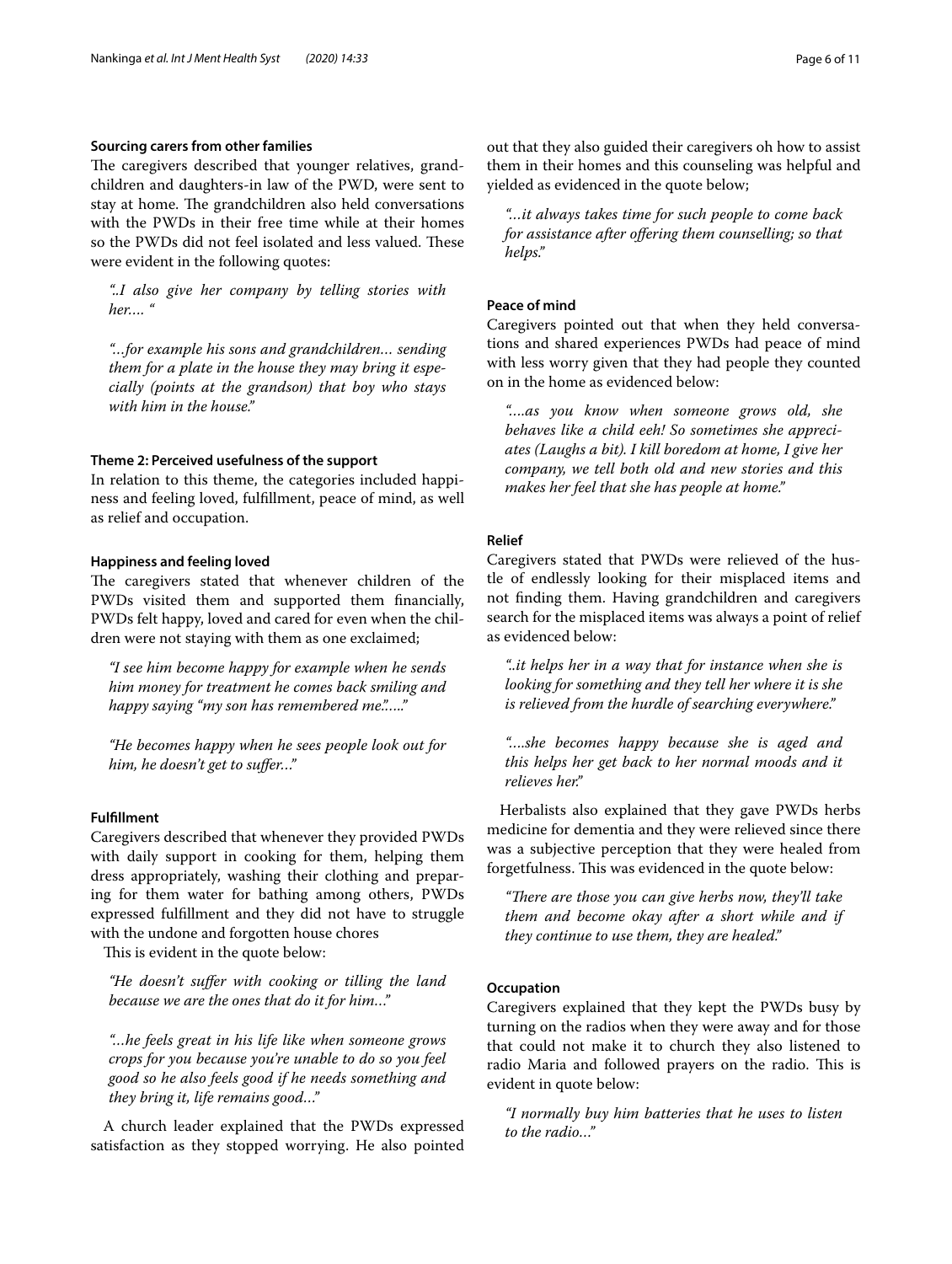*"..In his condition, when he becomes busy with the farming, he will be occupied. He won't have time to think about things that will disturb his peace of mind but rather focus on his garden. If we don't give him that, he gets uncomfortable when he's here."*

## **Discussion**

This study shows that the informal support available to PWDs in southwestern Uganda include supporting and reminding of activities of daily living, reminding PWDs to attend social and family activities, creating a less isolated environment, enabling accessibility of medical attention, assisting in occupational activities, recovering misplaced items, informal counseling and guidance, spiritual nourishing, providing herbal remedy, fnding fnancial support, sourcing carers from other families and enhancing occupation and structured days. It also highlighted the perceived usefulness of those services to provide happiness and feeling loved, fulfllment, peace of mind, relief and offering a meaningful occupation.

#### **Theme 1: Informal support provided in the homes**

This study shows that PWDs are vulnerable because of their forgetfulness and require extra support for good quality of life. This agrees with Gad Marshall who clearly explains the forgetfulness that is associated with dementia and how it leads to lack of autonomy and dependency on others for activities of daily living. Moreover, close family members are much more concerned than the person is about incidents of memory loss while the afected person loses interest in social activities and/or exhibits socially inappropriate behaviors [\[12](#page-10-11)].

This study shows that caregivers provide support in activities of daily living, feeding the PWDs, bathing them, washing their clothing. Similar fndings were reported on informal services for taking care and ensuring the wellbeing of the PWDs is not compromised and ensuring the PWDs live as they would had they not sufered this condition [[13](#page-10-12)].

As people age and consequently get afected by dementia, they tend to feel neglected and not loved. In this study, the caregivers of PWDs tried their best to keep these people from feeling isolated and lonely as they sent younger relatives to stay with them. Similarly, there was provision of company who stayed with PWDs at home made them feel less lonely [[13\]](#page-10-12). In addition, support groups are found to be helpful to the families where PWDs live as they increase social support through visiting them and sharing experiences in the event of socializing. This creates a less isolated environment thus supporting PWDs live better [\[13](#page-10-12)].

In agreement with Guy Hindley's fndings, the caregivers in our study provided company to the PWD and decreased the perception of feeling isolated and not loved. Some of PWDs were very scared and panicked when left alone since the perception is that their condition is because of witchcraft. "*She was hallucinating and seeing snakes and dogs and things that don't exist… and she said that someone held her head when she attended the wedding and the problems started ever since. Maybe the person who held her [head] had some bad powers and since that day her problems have started… We had to try treating her by taking her to FHs frst, because this person who did this to her wanted Grandmother not to work at all and to be dependent… [On visiting the FH she] fell on the foor, and we were told to pray for her, because she*  had lost her memory. That's when the devil left her and got *back in, I think, and the healers kept on saying 'get out, get out! This is Jesus' blood'... They told us that we should continue praying for her when she goes to bed. If it wasn't for this, her condition would have been worse, she wasn't eating at all"* [[14\]](#page-10-13). This accompaniment has enabled them to live longer and healthier.

Gad reported that medical attention is an integral support to PWDs as many may need several medications to treat aggression, agitation, depression and anxiety [\[12](#page-10-11)]. In our study, the care givers enabled the PWD to access medical care by inviting health workers home whenever the PWDs needed this support. The study further reveals that caregivers escorted PWDs to obtain medical assistance, kept their paperwork in check and reminded them to take their medication and kept the medicine for safe administration.

This study stresses that PWDs were supported in carrying out their occupational activities like farming. The Alzheimer Australia Report stresses need to assist the people with dementia in their day-to-day living, occupational activities and service access. Some of the activities highlighted in this report were access to appropriate community services, including personal care and domestic services as well as access to activities for PWDs and their caregivers, and satisfaction with service provision [[15\]](#page-10-14). Support given by caregivers to PWDs in our study was in agreement with the board fndings which recommend provision of emotional and social support. The report recommends counseling services as a strategy provided by the locals. This would efectively manage the challenging aspects of dementia as these locals are well acquainted with the day-to-day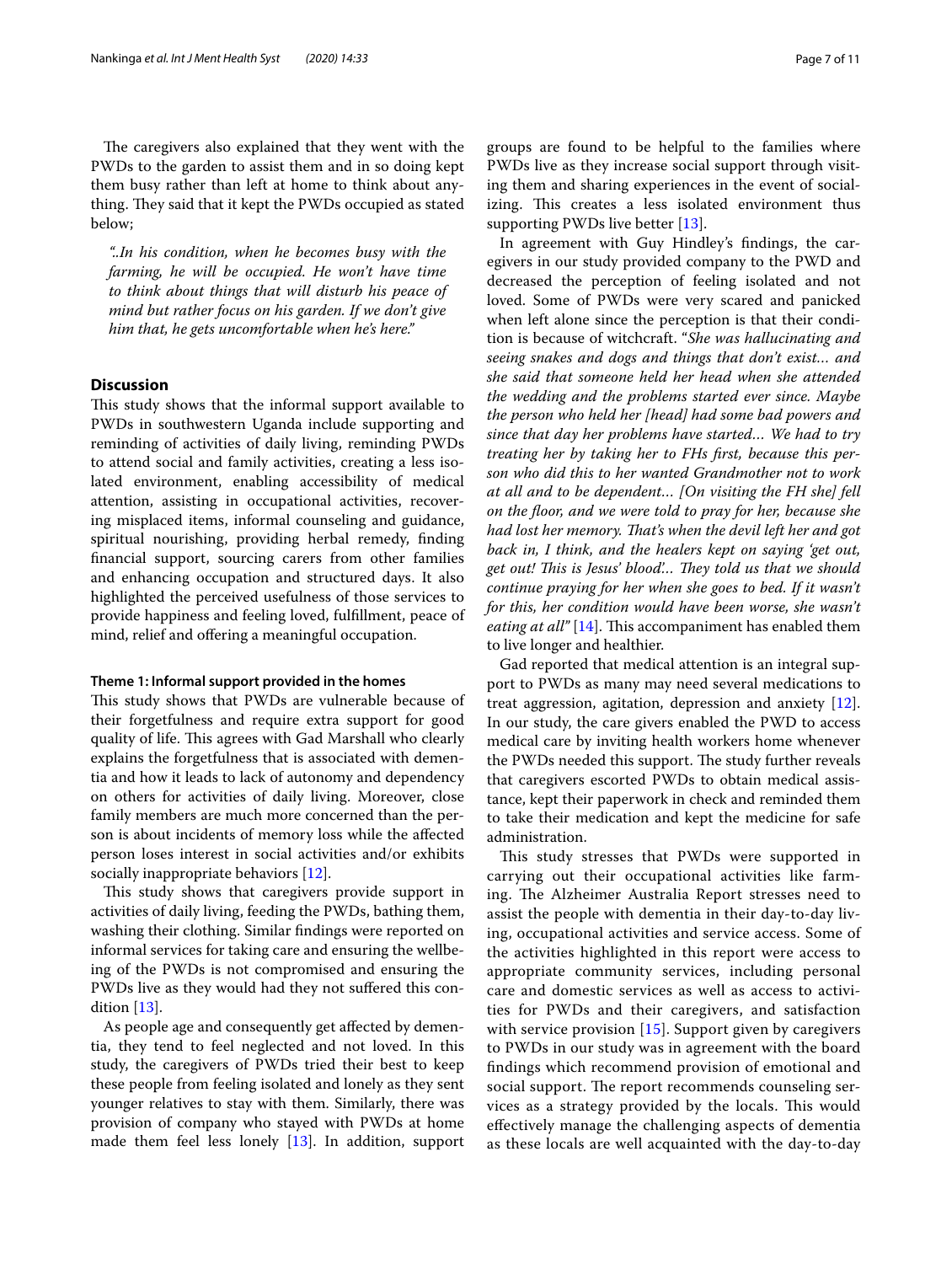living of the dementia patients. Their services would be tailored and customized towards the relevant challenges affecting the people  $[16]$  $[16]$  $[16]$ . The report calls for backing this strategy with education and awareness needs which include knowledge and understanding of dementia for carers and the local counselors, and training them to be professionals [[15](#page-10-14)]. We found that the counseling and guidance given by church leaders in southwestern Uganda is the frst step in that direction, knowing though that more training and education is needed to fll the gap. In addition, the Anger/Frustration and Dementia fact sheet stresses the need to consider talking to someone who shares the experience and understands thus encourages counseling  $[8]$  $[8]$ . This is similar to the fndings in our study as church groups compassionately supported PWDs in their own communities, understanding the challenges and frustration associated with the disease.

In this study, results show that church leader visited PWD, prayed for them as sometimes they came in church groups to provide spiritual support in the PWDs homes after identifying that they had abandoned the days for prayers and spiritual gatherings. Traditional healers and Christian faith healers have a big role in identifying PWDs as they frst visit traditional healers and church faith healers to seek answers and remedies. [[14\]](#page-10-13). Uwakwe also identifes the practice of assistance through fnances and materials to the elderly members of the church with dementia seemingly the highest point of care for dementia patients in Nigeria  $[9]$  $[9]$ . This is in conformity with the fndings in our study as the church brought items to support people with dementia in their homes through continuous visits.

Hindley's fndings stress the fact that several people with dementia reported that faith healers fnd them in their places of residence to pray for them for a general improvement in their health  $[14]$  $[14]$  $[14]$ . They added that traditional healers and herbalists are a category of informal support providers to dementia patients. In their study they reveal reasons why people with dementia visit traditional healers for support, as some think they are bewitched and some deem it ill health. In their study they reveal that people with dementia and their carers who visited their traditional healers would receive courses of one to two weeks of herbs provided and how to use them. And it is reported that people with dementia were believed to be bewitched and experienced slight improvements in their memory. They don't show indications that these healers were diagnosing or treating a specifc problem but rather simply praying for PWDs and telling them to read the Bible. Our results from southwestern Uganda provinces pinpoint that this type of informal support to PWDs was undertaken by church groups and leaders visited them in their homes for prayers with the PWDs.

In our study relatives of the PWDs always came to visit, ofered care and supported them fnancially even while away. In fact, family members were always sourced to provide care to the PWD. The grandchildren, sons and daughters always stepped into provide support. According to Orpin, these caregivers are considered as primary carers who provide much of the day to day care for community dwelling people living with dementia. In his study he stresses that for the caregivers' contribution to be efective they must be facilitated to have a deep understanding of their role  $[13]$  $[13]$ . The Alzheimer's disease International Annual Report 2007–8 shows that the caregivers of PWDs maintained closeness with their families in supporting the PWDs [\[17\]](#page-10-16).

Lastly, PWDs expressed fulfllment for the support rendered to them such as helping them with the activities of daily living, washing their clothes, accessing medical care etc. Fulfllment was also expressed for the support rendered to them by the herbalists. Hindley reported similar fndings while studying PWDs in Tanzania. And it is reported that people with dementia who believed to be bewitched experienced slight improvements in their memory. This is in conformity with our study's fndings of herbalists providing herbal medicines and reporting PWDs to experience some recovery from their forgetfulness.

## **Limitations**

This study was a qualitative research and did not cover the entire South Western region with fndings reported from only three districts. Hence, the fndings might not be representative of the whole region and could not be generalized.

## **Conclusion**

This study has its merit in being the first study to be conducted in Uganda documenting PWDs informal support and needs. It revealed that various forms of informal support are available for PWDs in South Western Uganda and stressed the role of caregivers—be it family members, community helpers or leaders—in supporting PWDs in activities of daily living, assisting them in carrying out occupational activities, providing counseling services, creating a less isolated environments, offering herbal remedies, enabling them get to access to medical attention as well as achieving fulflment, peace of mind and better quality of life with PWDs feeling loved, valued and appreciated. We noted that local custom encouraged the use of herbal remedies and felt they were helpful for PWDs. Even if it is only placebo efect, looking further into this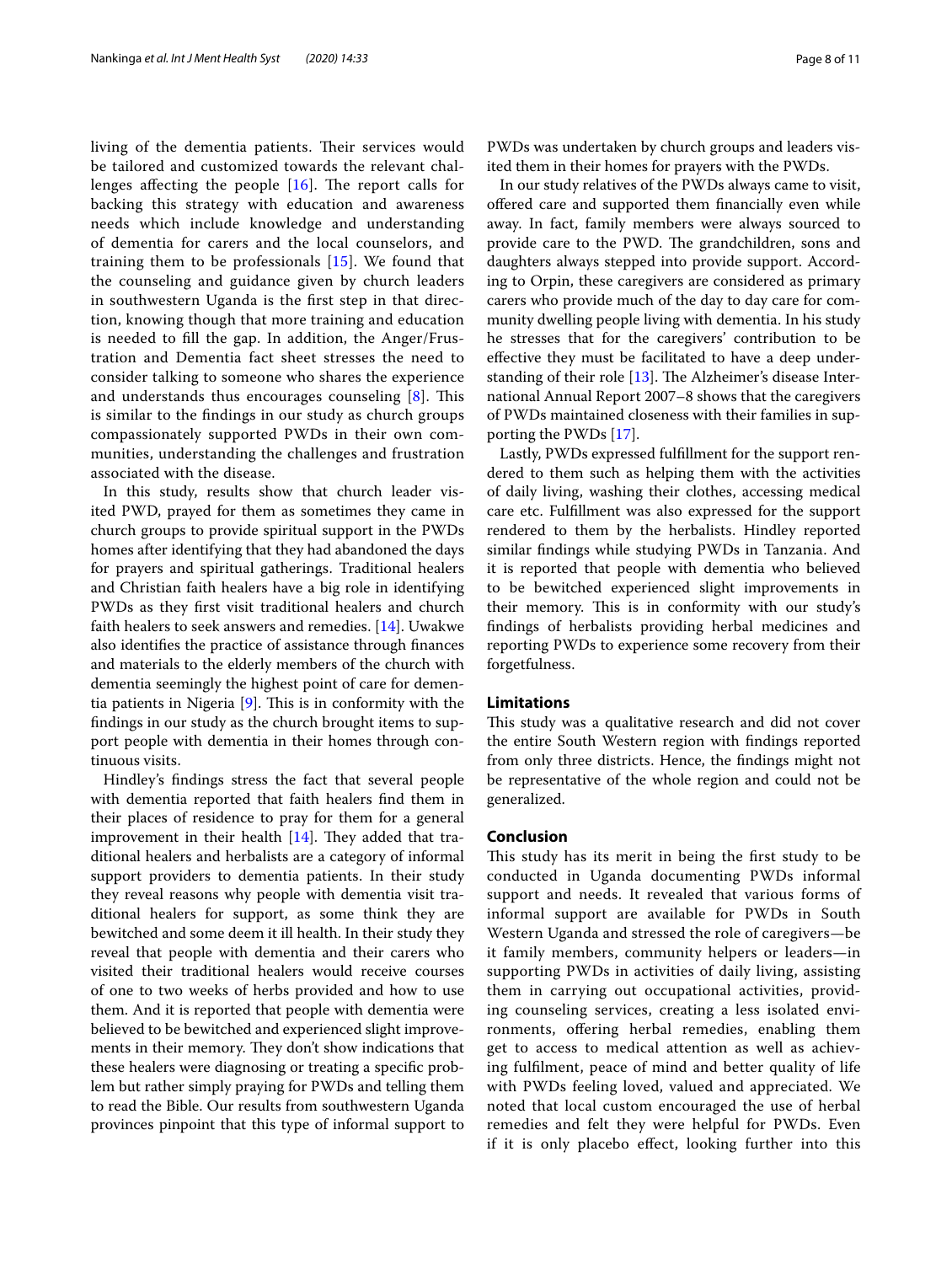information may yield culturally acceptable results. Having established the nature of informal support for PWD in rural south western Uganda, our fndings can lay a foundation for future interventions on improving mental health care in families and communities at large especially for people with dementia in south western Uganda and other resource constraint settings. For all these fndings and for much more, the authors urge for thorough research and available funding for this feld to help understand inherent elements of dementia in Uganda and guide healthcare policies nationally and in Africa for people afected and living with dementia.

#### **Abbreviations**

PWD: People with dementia; VHTs: Village Health Team members; CSI-D: Brief Community Screening Interview for Dementia.

#### **Acknowledgements**

We wish to acknowledge caregivers of people with dementia and opinion leaders who took part in this study and the research assistants (TT and AP) who conducted interviews among other activities of the research. We would also like to thank the Office of Research Administration, Mbarara University for the support rendered.

#### **Authors' contributions**

All authors contributed to the design of the study, analyzing the data and manuscript writing. The lead author (PNN) wrote the frst draft of the manuscript and SM, ZC, EW and ESO signifcantly conducted the revision of the draft. PNN and ESO did the analysis. CO provided overall guidance beginning with development of the study protocol to the fnal manuscript. All authors read and approved the fnal manuscript.

#### **Funding**

Research reported in this publication was supported by the Fogarty International Center and the National Institute on Aging of the National Institutes of Health under Award Number D43TW010128. The content is solely the responsibility of the authors and does not necessarily represent the official views of the National Institutes of Health.

## **Availability of data and materials**

The datasets used and analysed during the current study are available from the corresponding author on reasonable request.

#### **Ethics approval and consent to participate**

The Research Ethics Committee of Mbarara University of Science and Technology and the Uganda National Council of Science and Technology (clearance number SS 4852). Informed consent was obtained from participants and consent for people with dementia was attempted and their caregivers assented both verbally and in writing.

#### **Consent for publication**

Not applicable.

## **Competing interests**

The authors declare that they have no competing interests.

#### **Author details**

<sup>1</sup> Medical Simulation Center, Mbarara University of Science and Technology, Mbarara, Uganda. 2 Department of Psychiatry, Faculty of Medicine, Mbarara University of Science and Technology, Mbarara, Uganda. 3 Departments of Neurology and Psychiatry, Harvard Medical School, Massachusetts General Hospital, Boston, MA, USA. <sup>4</sup> Office of Research Administration, Mbarara University of Science and Technology, Mbarara, Uganda.<sup>5</sup> Department of Pharmacology and Therapeutics, Mbarara University of Science and Technology, Mbarara, Uganda. 6 Mwanza Intervention Trials Unit, Mwanza, Tanzania.

## <span id="page-8-0"></span>**Appendix 1: Interview guide**

#### Code:

I would like to appreciate your willingness to participate in this study and for allowing me time with you today.

I am NANKINGA NGOMA PIA undertaking a study on informal support for people with Alzheimer's disease and related dementia in Southwestern Uganda. I would like you to share with me about the informal support you provide the person with dementia in this area. Dementia is a disease that comes with forgetfulness in old age. Feel free to share with me. The information you give me will be kept confdential and will only be used for purposes of this study. This interaction will take not more than an hour and to make it possible for me to get everything we shall talk about, I shall record this interaction. Kindly be audible enough so that I can capture our interaction without missing out any information.

General information

- 1. Gender of the participant.
- 2. Age of the participant.
- 3. Level of education of the participant.
- 4. Occupation of the participant.
- 5. How long have you been taking care of this person with forgetfulness?

I understand you are in direct contact and taking care of this person with forgetfulness

- a) What do you usually do for this person?
- b) How does this person beneft from what you do for him/her?
- c) Are there any other people that help this person while he/she is here in the home?
- d) How and what do they usually do for this person?

e) How does this person beneft from what they do for him/her?

## <span id="page-8-1"></span>**Appendix 2: Translated interview guide**

Ninyenda kusiima ahabw'okwikiriza kwejumba omu mushomo ogu hamwe n'okunyikiriza okampa obwiire bwaawe erizooba.

Ndi NANKINGA NGOMA PIA ndiyo ninkora ahamushomo gw'obuhagizi bwa buriijo ahabw'abantu abeine endwaaara y'okwekwata kwobwongo erikuguma nekura kandi erikweyongyera (Alzheimer') hamwe nebikwatireine n'okwekwata kw'obwongo omuri Uganda eyamashuuma. Ninshaba onganiirire ahabikwatireine n'obuhagizi obwabureijo obu orikuhereza omuntu oyine

Code: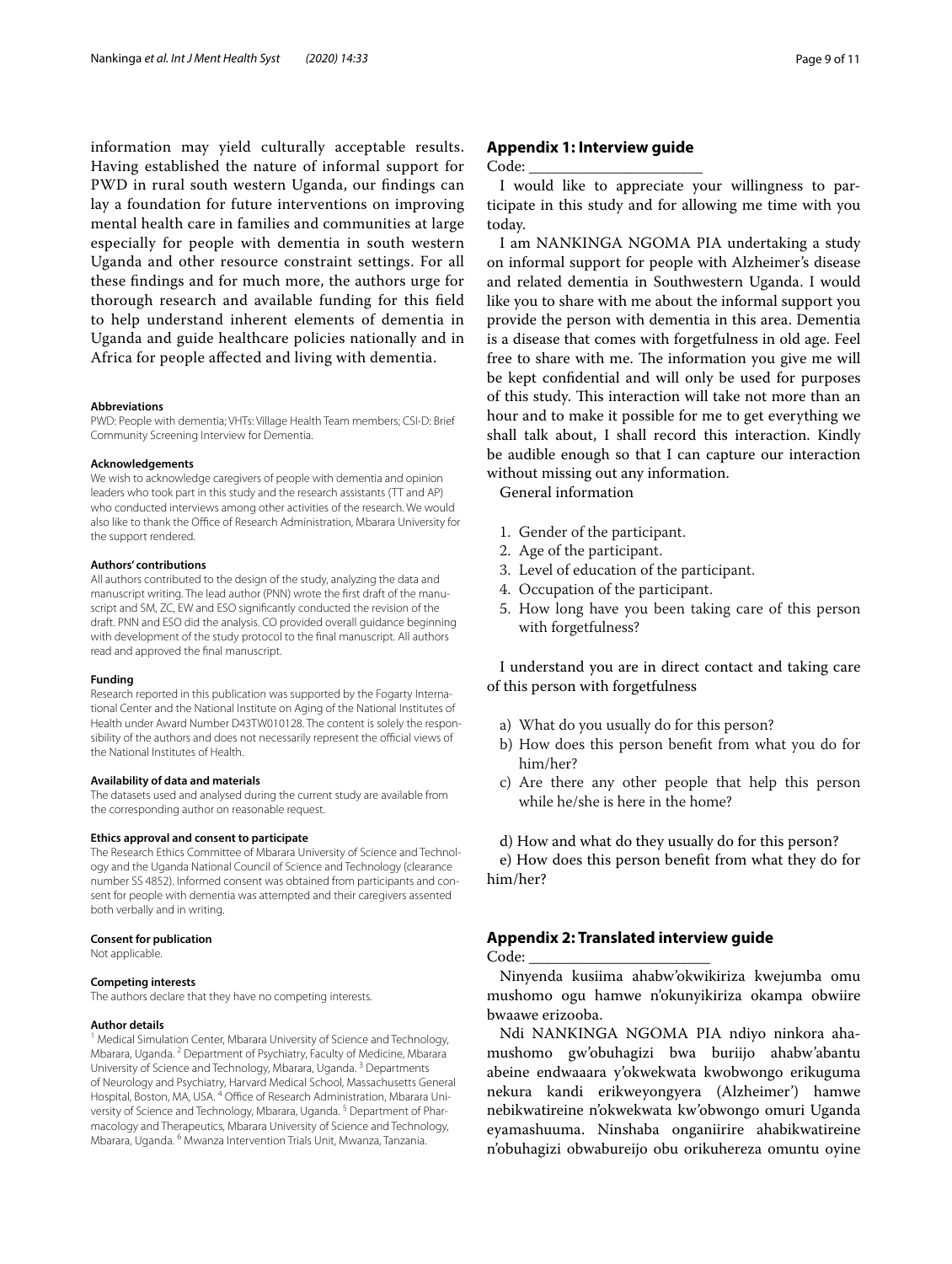okwekwata kwobwongo omu kyanga eki. Okwekwata kw'obwongo nendwaara erikwiija n'okwebwa yebwa omu myaaka ya bukuru. Ohurire otebekeine kuganiira nanye. Amakuru agu orikumpa nigeija kubiikwa nk'ekihama kandi nigeija kukozetsibwa ahabwomushomo ogu gwonka. Ekiganiiro eki tikirarenzye eshaaha emwe, kandi kubaasa kumbasisa kukwata buri kimwe eki turagambeho, ninyija kukwata ekiganiiro eki aharutambi. Noshabwa kugamba munonga kugira ngu mbaase kukwata ekiganiiro kyeitu ntafereirwe 'makuru goona.

EBIKWATIREINE AHA AYAYEJUMBA OMU MUSHOMO

- 1. Omwojo ninga omwishikyi?
- 2. Emyaka y'omujumbi
- 3. Orurengo rw'okushoma
- 4. Nokorakyi kwebisaho
- 5. Wamara obwire burikwinganakyi orukureberera ogu muntu ayine obuzubu obu

Ninyetegyereza ngu ohikeine gye n'omuntu ogu oyine okwebwayebwa kandi nomureberera.

- a) Omuntu ogu nokira kumukoreraki?
- b) Omuntu ogu naganyirwamu ata omu bintu ebimurikumukorera?
- c) Hariho abandi bantu abarikuyamba omuntu ogu yaaba ari aha omuka?
- d) Omuntu ogu nibamukoreraki kandi nibakikora bata?
- e) Omuntu ogu naganyirwamu ata omu bintu ebi abantu aba barikumukorera?

## <span id="page-9-0"></span>**Appendix 3: Key informants guide**

Code:

I would like to appreciate your willingness to participate in this study and for allowing me time with you today.

I am NANKINGA NGOMA PIA undertaking a study on informal support for people with Alzheimer's disease and related dementia in Southwestern Uganda. I would like you to share with me about the informal support you provide the person with dementia in this area. Dementia is a disease that comes with forgetfulness in old age. Feel free to share with me. The information you give me will be kept confdential and will only be used for purposes of this study. This interaction will take not more than an hour and to make it possible for me to get everything we shall talk about, I shall record this interaction. Kindly be audible enough so that I can capture our interaction without missing out any information.

General information

- 1. Gender of the participant.
- 2. Age of the participant.
- 3. Level of education of the participant.
- 4. Occupation of the participant.

I understand there are people usually above the age of 60 with forgetfulness in your community.

- a) How common is it for people with this condition to seek for outside help?
- b) Is there any structure in the community to provide this help?
- c) How does this structure work? (probe: if there are individuals within the community designated to provide such support)
- d) What do you or the designated individual usually do for them in that situation?
- e) How helpful, do you think, what you do for these people is? (Probe: are there any notable changes?)
- f) Have you heard about "okushandaga eitaka? (probe: tell us about it)
- g) Under what circumstances such a practice would be done?

## <span id="page-9-1"></span>**Appendix 4: Translated key informants guide** Code:

Ninyenda kusiima ahabw'okwikiriza kwejumba omu mushomo ogu hamwe n'okunyikiriza okampa obwiire bwaawe erizooba.

Ndi NANKINGA NGOMA PIA ndiyo ninkora ahamushomo gw'obuhagizi bwa buriijo ahabw'abantu abeine endwaaara y'okwekwata kwobwongo erikuguma nekura kandi erikweyongyera (Alzheimer') hamwe nebikwatireine n'okwekwata kwobwongo omuri Uganda eyamashuuma. Ninshaba onganiirire ahabikwatireine n'obuhagizi obwabureijo obu orikuhereza omuntu oyine okwekwata kwobwongo omu kyanga eki. Okwekwata kwobwongo nendwaara erikwiija n'okwebwa yebwa omu myaaka ya bukuru. Ohurire otebekeine kuganiira nanye. Amakuru agu orikumpa nigeija kubiikwa nk'ekihama kandi nigeija kukozetsibwa ahabwomushomo ogu gwonka. Ekiganiiro eki tikirarenzye eshaaha emwe, kandi kubaasa kumbasisa kukwata buri kimwe eki turagambeho, ninyija kukwata ekiganiiro eki aharutambi. Noshabwa kugamba munonga kugira ngu mbaase kukwata ekiganiiro kyeitu ntafereirwe 'makuru goona.

EBIKWATIREINE AHA AYAYEJUMBA OMU MUSHOMO

- 1. Omwojo ninga omwishikyi?
- 2. Emyaka y'omujumbi
- 3. Orurengo rw'okushoma